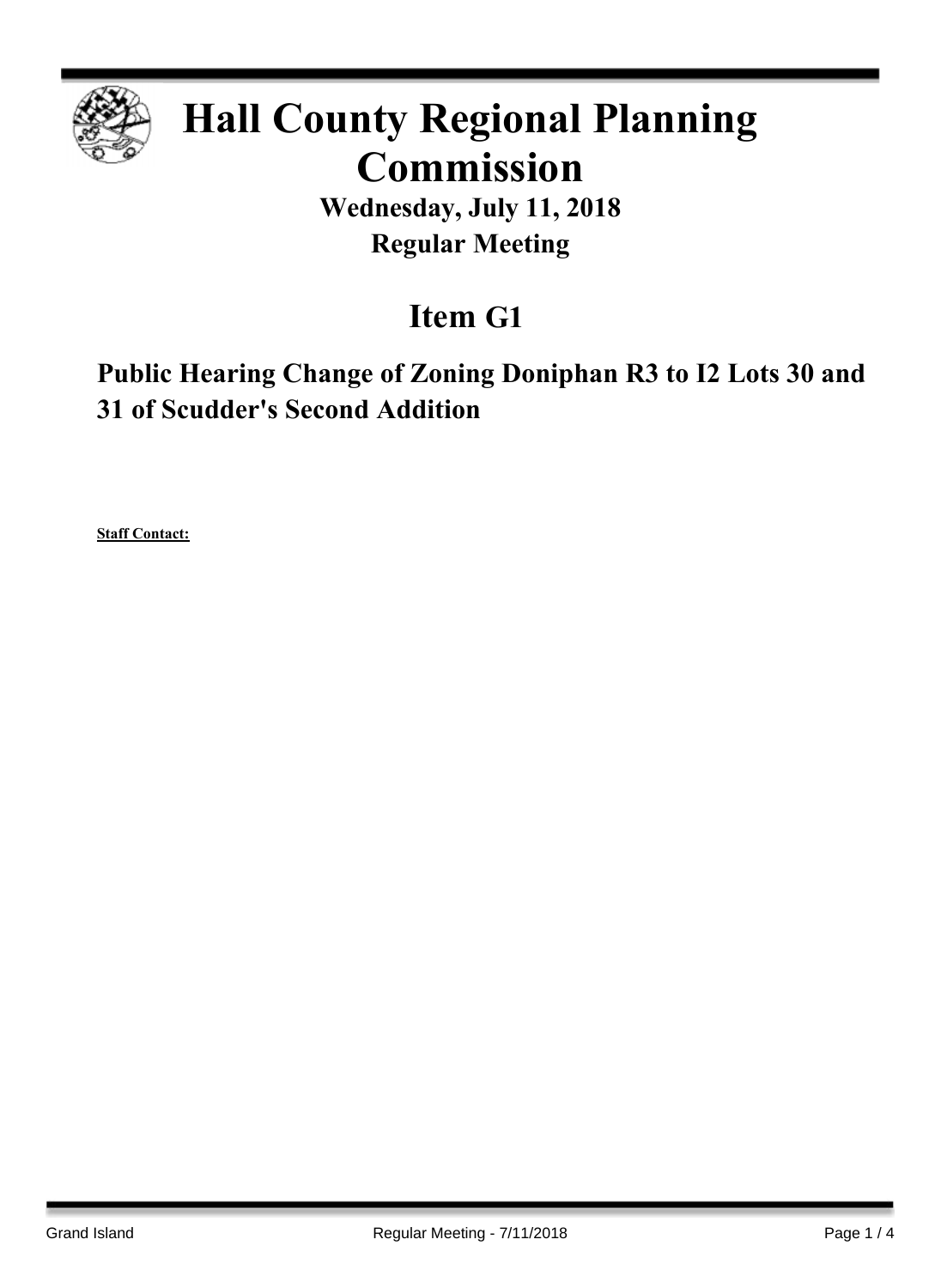#### **Agenda Item #5**

## **PLANNING DIRECTOR RECOMMENDATION TO REGIONAL PLANNING COMMISSION:**

June 25, 2018

**SUBJECT:** *Zoning Change* (C-23-2018D)

**PROPOSAL:** This application includes approximately 2 lots at the south of Cedar Street east of York Street.. The property is located within the Village of Doniphan.

The applicant is requesting that the zoning on this property be changed from R3 Multiple Family Residential to I2 – Heavy Industrial. The stated purpose of this rezoning is to allow the applicant to build a commercial storage building.

| <b>OVERVIEW:</b>                    |                                                                                                                                          |
|-------------------------------------|------------------------------------------------------------------------------------------------------------------------------------------|
| <b>Site Analysis</b>                |                                                                                                                                          |
| Current zoning designation:         | R3-Multiple Family Residential,                                                                                                          |
| Permitted and conditional uses:     | R3 - Agricultural uses, a variety of residential uses<br>at a density of up to 1 unit per 3000 square feet of<br>property.               |
| Comprehensive Plan Designation:     | Designated for residential purposes but the<br>adjacent property immediately to the north and east<br>are both designated for Industrial |
| Existing land uses.                 | Vacant property                                                                                                                          |
| <b>Adjacent Properties Analysis</b> |                                                                                                                                          |
| Current zoning designations:        | <b>North:</b> TA-Transitional Agriculture and I-2 Heavy<br>Industrial                                                                    |
|                                     | <b>East: TA-Transitional Agriculture.</b>                                                                                                |
|                                     | <b>South and West: R3-Multiple Family Residential</b>                                                                                    |
| Permitted and conditional uses:     | TA- Agricultural uses, recreational uses and                                                                                             |
|                                     | residential uses at a density of 1 unit per 20 acres.                                                                                    |
| Comprehensive Plan Designation:     | <b>North and East Industrial</b>                                                                                                         |
|                                     | <b>South and West: Residential</b>                                                                                                       |
| <b>Existing land uses:</b>          | <b>North: Agricultural and Industrial Truck Parking</b>                                                                                  |
|                                     | <b>East: Agricultural</b>                                                                                                                |
|                                     | <b>South and West: Residential</b>                                                                                                       |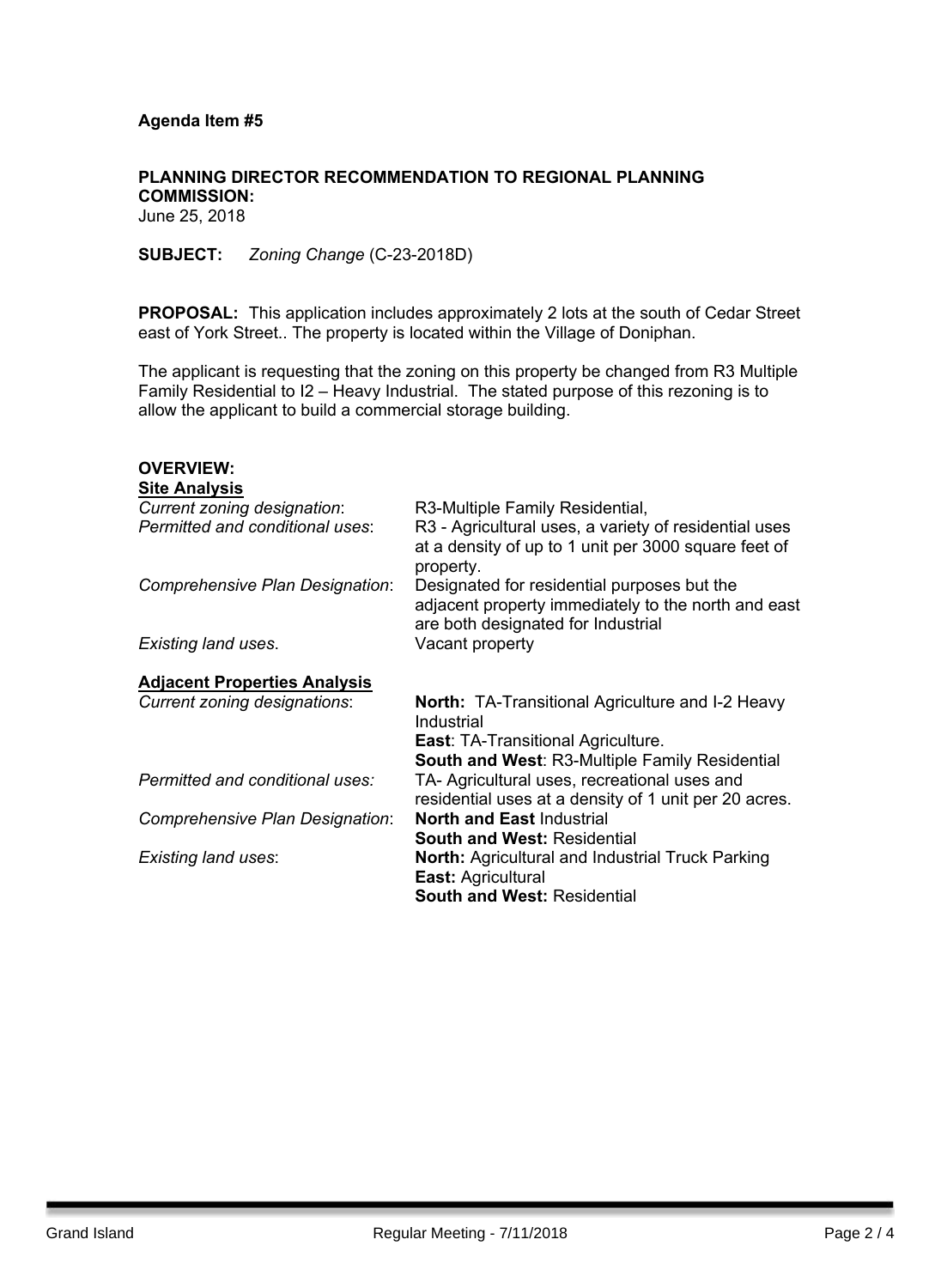## **EVALUATION:**

#### **Positive Implications**:

- *Will provide for additional industrial space near Doniphan:* Doniphan has been struggling to find property that could be developed for industrial uses over the past several years.
- *Property is immediately adjacent to property already being used for Industrial purposes and next to property that is planned for Industrial uses.*
- *Increases Development within the Village Limits without Increasing any Strain on the Doniphan Sewer System.* At the present time Doniphan is severely limited in the amount of increase they can allow within their sewer treatment plant. This is a constraining factor for community growth. The proposed use for this property would not negatively impact the sewer treatment facilities.
- *Monetary benefit to the applicant:* The applicant will be able to develop the property as proposed if the rezoning is permitted.

#### **Negative Implications**:

 *Could negatively impact existing residential properties.* This does encroach with Industrial uses adjacent to the residential. This type of transition was anticipated to the east of this property however. The house to the immediate west faces onto York Street so will back on to this property. Cedar Street is platted but has not been built along the north side of the subject property.

#### **RECOMMENDATION:**

That the Regional Planning Commission recommend that the Village of Doniphan rezone this site from R3 Multiple Family Residential to I2 – Heavy Industrial.

Chad Nabity AICP, Planning Director